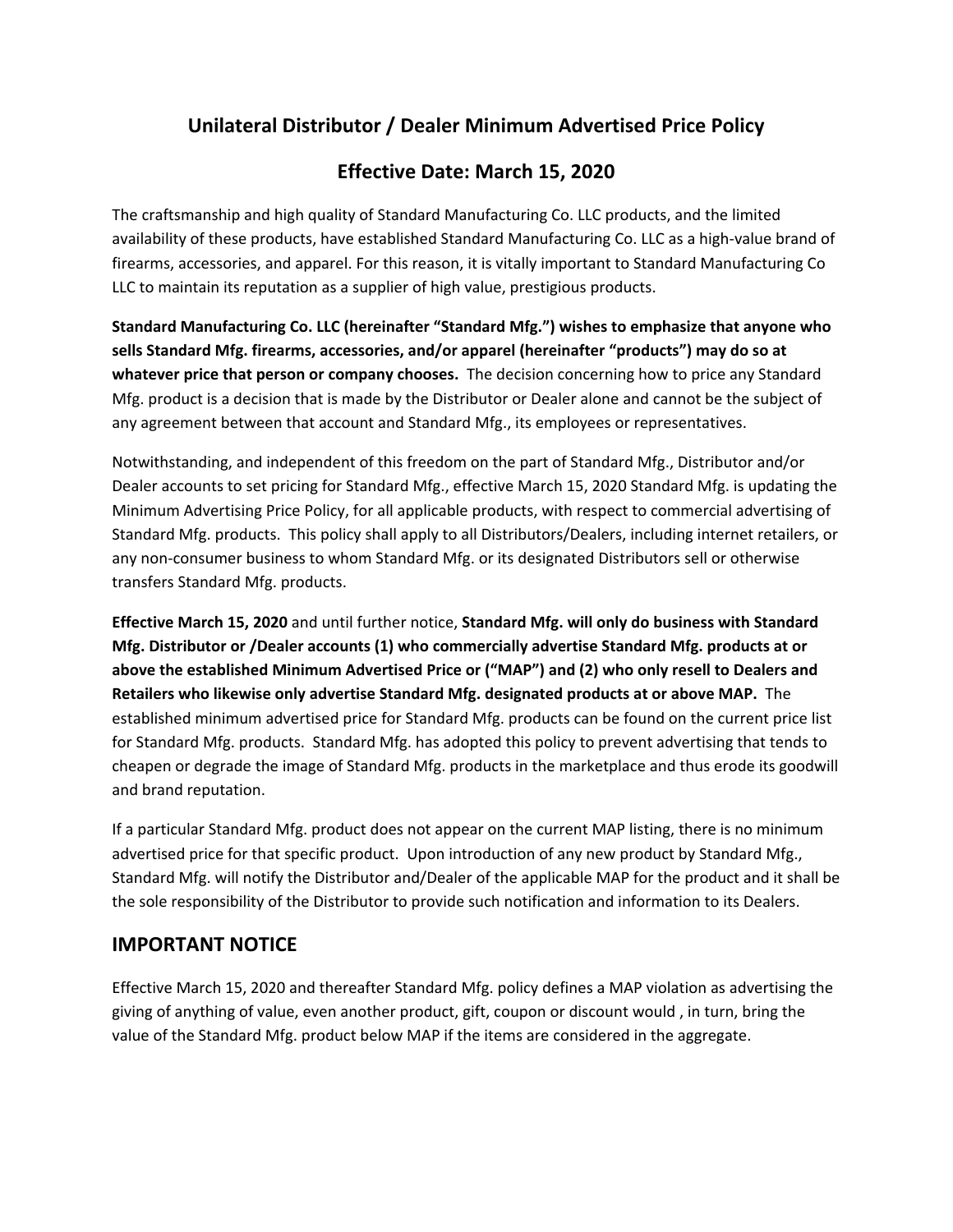#### **MEDIA**

MAP Policy applies to all advertisements of Standard Mfg. products in any and all media, including but not be limited to the following:

Flyers, Poster, Mailers, Coupons, Inserts, Banner Ads, Newspaper Ads, Magazines, Catalogs, Radio, Television, Public Signage, Billboard, Displays at Industry/Consumer Shows, Websites, Internet or Similar Electronic Media, Social Media, Email Solicitations, Email Newsletters, or Faxes.

## **NOTICE REGARDING ON-LINE/INTERNET SALES**

This MAP policy also applies to designated products priced for sale to consumers online.

Any online sales solicitation price will be subject to the terms of this policy. Prices shown online will be subject to this policy up to the point that a financial transaction is completed. In addition, online selling procedures (i.e. "add to cart") cannot advertise or imply that doing so will reduce the price advertised online below MAP. Should any Distributor and/or Dealer advertise Standard Mfg. products at a price that results in net prices (final price after deducting discounts, free delivery, and other benefits offered to the buyer) below that which is set forth and allowed under MAP pricing, Distributor and/or Dealer will be in violation of the MAP Policy.

There will be no online sales by any Distributor or Dealer of any new or unused Standard Mfg. product on E-Bay®, Amazon®, Gun Broker®, Gunsamerica®, Gunsinternational®, or other internet auctions sight and a Distributor or Dealer will not knowingly sell any new or unused Standard Mfg. product to any individual intending to sell any new or unused Standard Mfg. product on the aforementioned websites or at an auction.

### **PENALTIES**

After March 15, 2020, if Standard Mfg. determines in its sole discretion, that a Distributor and/or Dealer has advertised a Standard Mfg. product at a price below that set in the current MAP price list, **Standard Mfg. reserves the right cancel all existing orders and discontinue doing business with that Account.**

Standard Mfg. reserves the right to modify this policy from time to time at its sole discretion. Standard Mfg. does not seek, nor will accept, any account's agreement to any of the issues raised in this statement of advertising policy. Standard Mfg. employees and sales representatives have been instructed not to discuss any aspect of this policy with any account.

It is the responsibility of all Distributors to ensure that all those Dealers to whom that distributor sells Standard Mfg. products promptly receive a full copy of this MAP Policy.

It is the responsibility of all Distributors/Dealers to contact Standard Mfg. with the identity of any offending part. Please report violations to the following email address: info@stdgun.com and this will be the single point of review for all alleged MAP violations. No other forms of reporting will be evaluated for enforcement.